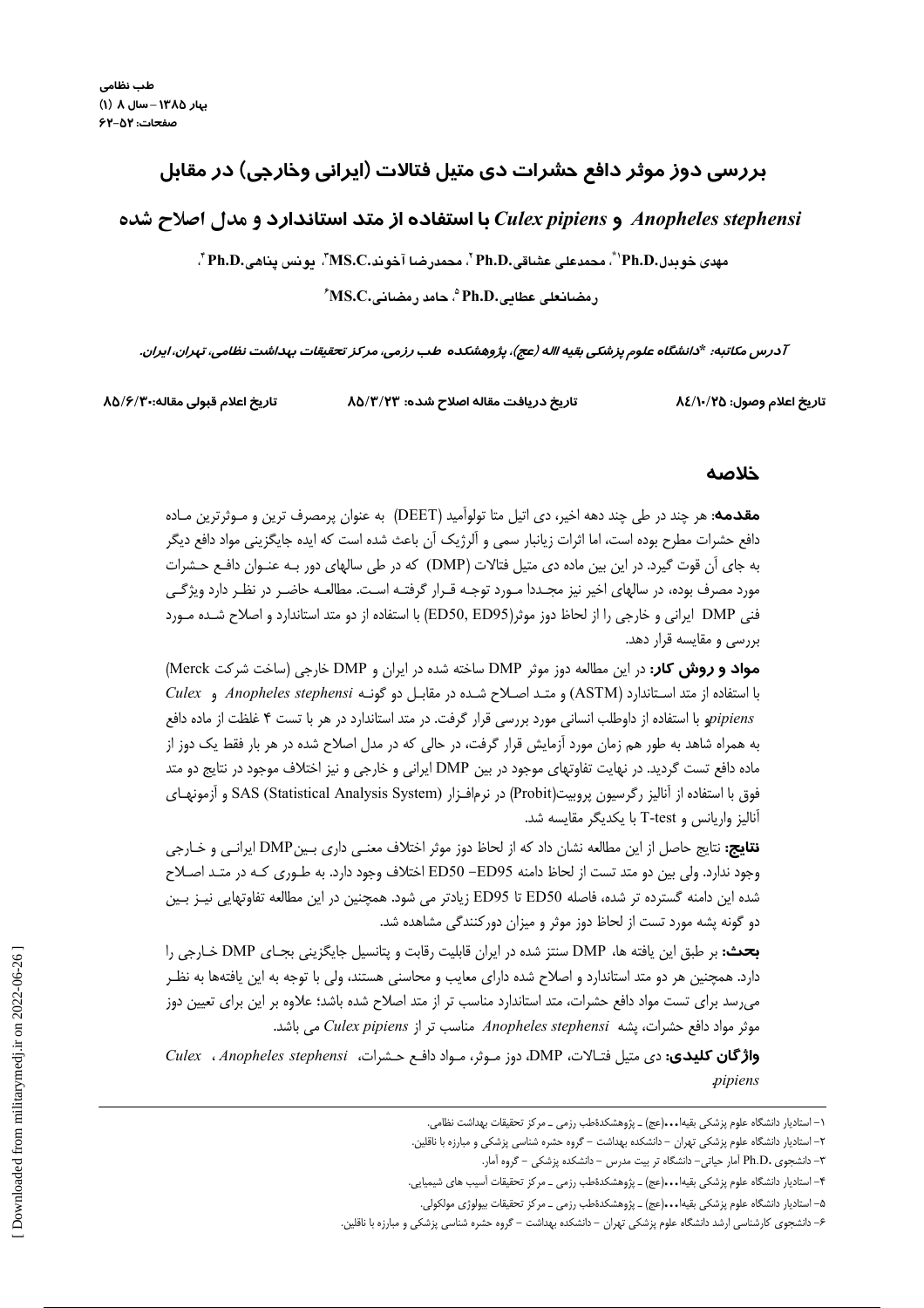#### مقدمه

امروزه استفاده از مواد دافع حشرات به عنوان یکبی از روش هـای مهم برای کاهش سرایت بیماری های منتقله بـه وسـیله بنـدپایان مورد توجه قرار گرفته است [۱]. ماده دی اتیل متا تولوآمید یا دیت (DEET) یکی از پرمصرف ترین مواد دافع می باشد که در جنگ جهانی دوم و پس از آن مرسوم شده است [۲]. هر چند دیت یک دافع پر مصرف و بسیار موثر و کارآمد است، امـا اثـرات سـمى و آلرژیک آن باعث گردیده، فکر جایگزین کردن مواد دافع دیگر بـه جاى آن قوت گيرد [۴;۳]؛ در اين راستا مواد دافع حشرات با منشا گیاهی که عمدتا از عصاره ها و روغن های گیاهان تهیه می شود، توجه محققین را بـه خـود جلـب نمـوده اسـت [۶٫۵]. اسـتفاده از عصاره های گیاهی به عنوان دافع حشرات در مقابل پشه های ناقل بیماری مالاریا از جمــله آنوفـــل گامبیــــه ( Anopheles  $An.$  در كـــشـــور كنيــــــا و آنوفـــــل استفنــسى (gambiae (stephensi) در کشور هندوستان بسیار رضایت بخش بوده اســت[۸٫۷]. همچنـــین اســتفاده از عــصاره گیــاه زردچوبــه در کشور تایلنـد در مقابـل آئـدس (Curcuma aromatic) توگــوی (Aedes \_togoi) کــه ناقــل بیمــاری فیلاریـــازیس (Filariasis) در کشورهای آسیای شرقی است، در حدود ۳/۵ ساعت ايجاد حفاظت نمـوده اسـت [٩، ١٠]. در سـال هـاى اخيـر استفاده از مواد دافع گیاهی در ترکیب با مواد دافع شیمیایی بیش از پیش مطرح گردیده است [۱۱]. علاوه بر ایـن، برخـی مـواد دافـع شیمیایی از قبیل دی متیل فتالات (DMP) که در گذشته مصرف زيادي داشته، امروزه مجدداً مورد توجه قرار گرفته است [١٣، ١٣]. از زمانی که خاصیت دورکنندگی DMP کشف شد، این ماده

اغلب به صورت ترکیب با سایر دورکننـدههـا مـورد اسـتفاده قـرار گرفته است. برای مثال در ارتش آمریکا در طول جنگ جهانی دوم و قبل از آن از ترکیبی بـه نـام M-250 اسـتفاده مـی شـد کـه مخلوطي از DMP (۶ قسمت)، اتيل هگزان ديـول (۲ قـسمت) و ایندولان (۲ قسمت) میباشد. این ترکیب که به مخلـوط ۶۲۲ نیـز مشهور بود، معمولاً به صورت ۵۰٪ مورد استفاده قـرار مـي5رفـت [۱۴]. در سال های بعد ترکیب جدیدی تحت عنوان M-2020

جایگزین ترکیب فوق شد که مخلوطی از DMP (۴ قسمت)، اتیل هگزان ديول (٣ قسمت) و دي متيل كاربات (٣ قسمت) بود [١٥]. در آن زمـان هـر دو تركيـب M-250 و M-2020 بـه صـورت موضعی بر روی پوست استفاده میشدند. البته در مواردی نیز برای آغشتهسازی لباسها از این ترکیبات استفاده شده است [۱۶].

مطالعه حاضر در نظر دارد ویژگی فنی DMP ایرانی و خارجی را از لحاظ دوز موثر(ED<sub>50</sub>, ED<sub>95)</sub> با استفاده از متـد اسـتاندارد و متد اصلاح شده مورد بررسی قـرار داده، نتـایج حاصـل از دو متـد تست را با یکدیگر مقایسه نماید و در نهایت میزان دورکنندگی دى متيل فتالات در مقابـل دو گونـه پـشه An. stephensi و مورد بررسی قرار دهد. Cx. pipiens

# مواد و روش کار

تحقيق حاضر يك مطالعـه تجربـي (experimental) شـاهد-موردی است و براساس متد استاندارد تـست مـواد دورکننـده کـه توسط أژانس حفاظت محيط زيـست آمريكـا(US EPA) تنظـيم شده، طراحی و اجرا گردید.

**تهيه مواد دافع مورد نياز و مواد مؤثره أنهــا:** مـاده مـؤثره (DMP (active ingredient) ساخت داخل از گروه شیمی دارویی دانشکدهٔ داروسازی دانشگاه شهید بهشتی تهیه شد و مـاده مؤثره DMP خارجي با درجة خلوص ٩٩٪ از شركت Merck خريداري گرديد.

مدلهای تـست بـا اسـتفاده از ورق&ای شـفاف پلاسـتیکی (Cast acrylic sheet)، ساخت شركت تـايواني Jiuh Mei و مطابق طرحهای ارایه شده توسط US EPA بـه شـكل مكعب مستطیل و در ابعاد توصیه شده ۰۸×۱۸×۲ سانتی متـر بـه دو شـکل استاندارد و اصلاح شده ساخته شد (شکل های ۱ و ۲).

روش تست آزمایـشگاهی: در بررسی حاضـر از روشهـای استاندارد ASTM E951-94 و ASTM E951-93 [١٧] و همچنین روش اصلاح شـده آن (ASTM modified) [۸] استفاده شد. علاوه بر این، بر اساس توصیه US EPA و مطالعات قبلی تعداد ۴ نفر داوطلب (همگی مرد) بـه عنـوان سـوژهٔ انـسانی (Human subjects) انتخاب شدند. ارزشیابی مواد دورکننده نیز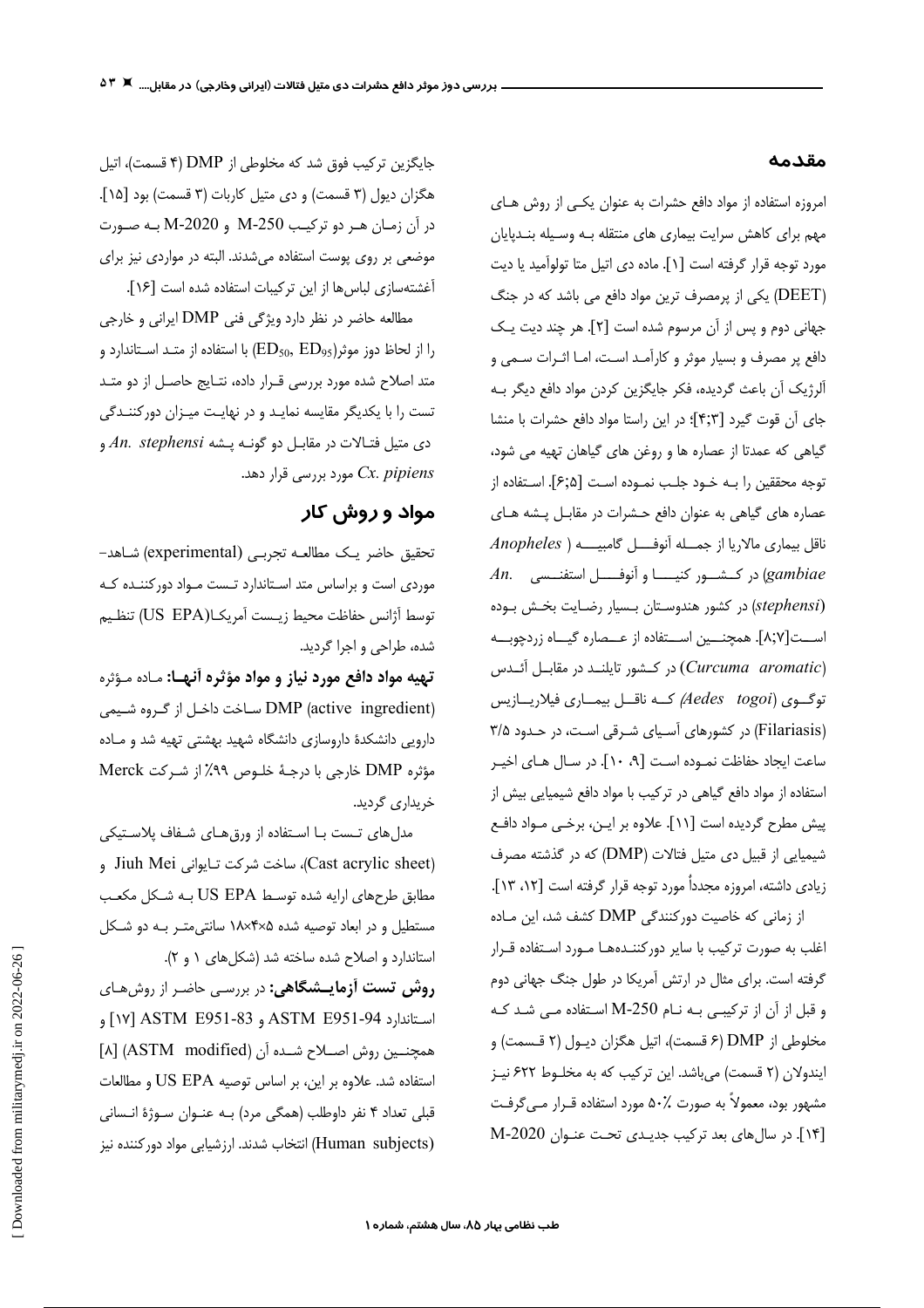با استفاده از دو گونه پشه آنوفل استفنسی سوش هندی و کولکس پےپینس سوش تھـران صـورت گرفـت. پـرورش پـشه هـا در آزمایشگاه تحت دمای ٢٧-٢۵ درجه سـانتیگراد و رطوبت نـسبی ۸۰–۷۰ درصد انجام شد.

با استفاده از الگو، ۵ دایره در اندازه ۲۹ میلی متر بر روی ساعد داوطلبین ترسیم شد. سپس بر طبق روش استاندارد برای به دست آوردن دوز مؤثر مواد دوركننـده (Effective dose) رقـت هـاي مورد نظر از ماده دافع در اتانول خالص (پیور) تهیه شد و یک رقت از شاهد (اتانول خالص) و ۴ رقت مختلف (سريال) از دافع به اندازه ۲۵ میکرولیتر با استفاده از سمپلر و به صـورت تـصادفی در داخـل دایره های ترسیم شده بر روی ساعد اضافه گردید. البتـه در روش اصلاح شده در هر بار فقط یک دوز (غلظت) از مـاده دافـع بـرای تست انتخاب می شد و کلیه دایره های ٢٩ میلی متری فقط با آن آغشته می گردید. آنگـاه تعـداد ۱۵−۱۰ پـشه مـاده ۱۵− ۵ روزه و خوننخورده، به داخل کیج وارد نموده ، کیج بر روی ساعد داوطلب بسته و کشویی آن باز می شد تا نقاط آغشته در معرض گزش پشه ها قرار گیرد (شکل۲). در نهایت تعداد گزش هـا در هـر دایـره در مدت ۵ دقیقه شمارش می شد.



شكل ۱: نمونه قفس تست مورد استفاده در متد اصلاح شده. در این روش قفس تست به ۵ خانه مجزا و مساوی تقسیم می گردد.



شكل ۲: برأورد دوز مؤثر با استفاده از متد استاندارد ASTM.

#### Data Analysis) *اناليز دادهها*

برای برآورد نمودن دوزهای مؤثر ۵۰٪ و ۵۰٪ (ED<sub>50</sub>, ED<sub>95)</sub> از آنــاليز رگرســـيون پروبيــت (Probit) در نـــرمافــزار SAS (Statistical Analysis System) استفاده شد. برای مقایسه متدهای تست، گونه های پشه های مورد تست و نیز دو نوع مـاده دافع دی متیل فتالات ایرانی و خارجی از آنالیز واریانس و T-test استفاده گردید.

### نتايج

## تعیین دوزهای مؤثر  $\lambda$ ۵۰ و  $\langle$ ۹۵ (ED  $_{50},$  ED با استفاده از  $ASTM$  متد $/$ ستاند

نتایج حاصل از این مطالعه نــشان داد کــه اخــتلاف معنــی،داری در ماده مؤثره DMP ایرانی و DMP خارجی چـه در مقابـل BMP آنوفل استفنسي و چه در مقابل كـولكس پـي.پيـنس، وجـود نـدارد در این مطالعه ED<sub>50</sub> دافع DMP ایرانی و خارجی در (p>۰/۰۵ مقابل آنوفل استفنـسي بــه ترتيــب (µg/cm²) ۲/۱۳ و ۱/۹۱ و در مقابل کولکس یی پینس بـه ترتیـب (۱/۵۹ (µg/cm²) ۱/۴۵ و ۱/۴۵ بـه دست آمد (جدول ۱).

در مطالعه حاضر، در مقايسه ED<sub>95</sub> ماده مؤثره DMP ايرانى و خارجی نیز چه در مقابل آنوفل استفنسی و چه در مقابل کولکس پی پینس، اختلاف معنـیداری مـشاهده نـشد (p>٠/٠۵). میـزان دافع DMP ایرانی و خارجی در مقابل آنوفل استفنسی بـه ED $_{95}\,$ ترتیب (18/cm $^2$  ( ۲۵/۱۲ و ۲۳/۳۳ و در مقابل کولکس پی $_{\rm \omega}$ ینس به ترتيب (19/cm² (µg/cm²) و ۶/۸۹ می باشد (جدول ۱).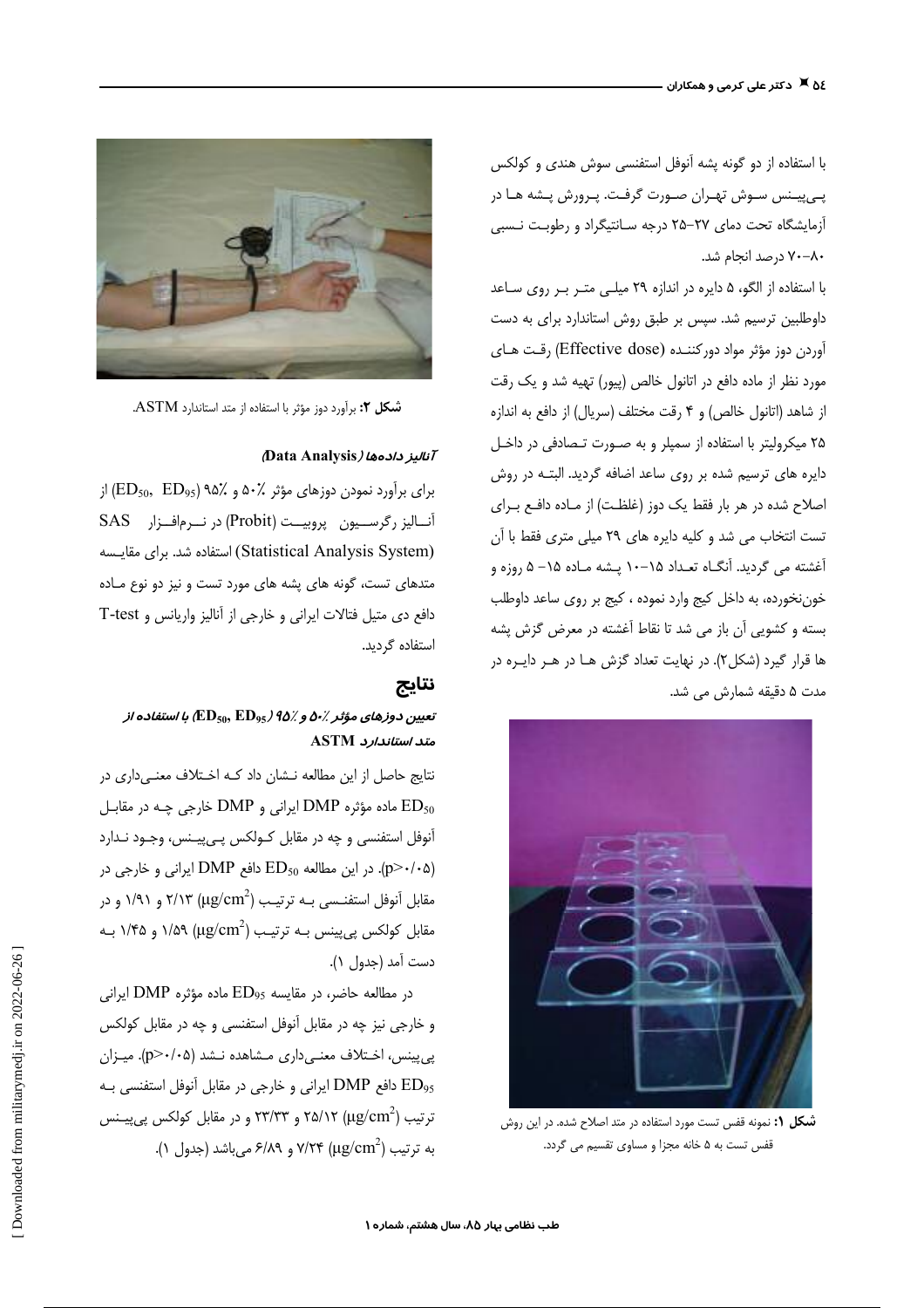تعیین دوزهای مؤثر ٪-۵ و ٪10 (ED<sub>50</sub>, ED<sub>95</sub>) با استفاده از متد اصلاح شده (Modified ASTM) با دوز منفرد

نتايج حاصل از مطالعه با مـدل كـيج(cage) اصـلاحشـده نـشان می دهد که مابین ED<sub>50</sub> ماده مؤثره DMP ایرانـی و خـارجی در مقابل آنوفل استفنسي اختلاف معنى داري وجود نـدارد (p>٠/٠۵). در این مطالعه ED<sub>50</sub> دافع DMP ایرانی و خارجی در مقابل ایـن گونه به ترتیب (μg/cm²) ۳/۱۵ و ۲/۷۸ به دست آمد. در این متد مقايسة نتايج ED<sub>50</sub> دافع DMP ايراني و خارجي در مقابـل کولکس پے پینس اختلاف معنی دار نشان می دھـد (p<۰/۰۵) کـه احتمالاً یک نوع خطا ناشی از تمایل کمتر کولکس پـیEپیـنس بـه  $\text{DMP}$  گزش میباشد. در این متد  $\text{ED}_{50}$  پماد سنگر در مقایسه با ایرانی و خارجی اختلاف معنیداری را نشان نمی دهد (p>٠/٠۵).

نتايج حاصل از بررسي دوز مؤثر در مدل اصلاح شده نشان داد كه ED<sub>95</sub> دافع DMP ايراني و خارجي در مقابل آنوفل استفنسي بــه ترتيــب (119/cm2) ۳۴/۵۴ و ۲۹/۷۴ و در مقابــل كــولكس ی پینس به ترتیب (۱۰/۰۸ و ۱۰/۰۸ می باشـد کـه در مقايسه  $\rm ED_{95}$  ماده مـؤثره  $\rm DMP$  ايرانـي و خـارجي نيـز چـه در مقابل آنوفل استفنسي و چه در مقابل كولكس پي پينس، اختلاف  $(p>+(0)$ معنی داری مشاهده نشد (p>۰/۰۵) (جدول ۲).

در هـر يـك از متـدهاى مـورد مطالعـه، ترسـيم نمودارهـاى لگاریتمی تفاوت های کمی را در شیب خط های رگرسیون دو نوع DMP ایرانی و خارجی نشان می دهد. ولی اختلاف نسبتا زیادی در مقایسه شیب خط های دو متد استاندارد و مـدل اصـلاح شـده قابل مشاهده است (نمودارهای ۴-۱).

|  | جدول 1: مقايسه دوز موثر(Effective dose) مواد دافع مختلف با استفاده از متد استاندارد ASTM |
|--|------------------------------------------------------------------------------------------|
|  |                                                                                          |

| $\rm (CI \,\textit{}/\textit{A}\textit{\&O})(\mu g/cm^2)$ مواد دافع ED <sub>95</sub> |                               | $\rm (CI$ /٩٥)( $\rm \mu g/cm^2$ ) مواد دافع ED <sub>50</sub> |                                                                      |               |
|--------------------------------------------------------------------------------------|-------------------------------|---------------------------------------------------------------|----------------------------------------------------------------------|---------------|
| $DMP_{i}$ ایرانی                                                                     | DMP خارجي                     | DMP ایرانی                                                    | DMP خارجي                                                            | گو نه         |
| YQ/Y                                                                                 | $\tau\tau/\tau\tau$           | Y/Y                                                           | 1/91                                                                 | An. stephensi |
| $(V/\lambda\lambda-\lambda\mathfrak{r}/\mathfrak{r})$                                | $(1499 - 0.719)$              | $(\cdot/\mathsf{QA}-\mathsf{Q}/\cdot\mathcal{F})$             | $(\frac{1}{\gamma^2}-\frac{1}{\gamma^2})$                            |               |
| V/Yf                                                                                 | $8/\lambda$                   | ۱/۵۹                                                          | ۱/۴۵                                                                 |               |
| $(Y/19-YY/00)$                                                                       | $(Y/Y_0 - YV/\Lambda \cdot )$ | $(\cdot/\Delta) - f/\Delta f)$                                | $(\frac{\gamma}{\cdot} \cdot - \frac{\epsilon}{\cdot} \cdot \alpha)$ | $Cx.$ pipiens |

جدول؟: مقايسة دوز موثر(ED)، DMP ايراني با مشابه خارجي با استفاده از متد اصلاحشده.

| $(CI X^4\omega)(\mu g/cm^2)$ مواد دافع ED <sub>95</sub> |                                                         | $\rm (CI$ /(۹۵ مواد دافع ( $\rm \mu g/cm^2$ ) مواد دافع $\rm \mathbf{ED_{50}}$ |                 |               |  |
|---------------------------------------------------------|---------------------------------------------------------|--------------------------------------------------------------------------------|-----------------|---------------|--|
| DMP ایرانی                                              | DMP خارجي                                               | DMP ایرانی                                                                     | DMP خارجى       | گو نه         |  |
| $\tau$ $\gamma$                                         | Y9/Yf                                                   | ۲/۱۵                                                                           | <b>Y/VA</b>     |               |  |
| $(19/75 - 1.0/\sqrt{0})$                                | $(\frac{8}{4}(\lambda - \frac{8}{7})$                   | $(1/\Delta 7-\Delta/\cdot\cdot)$                                               | $(1/55 - 6/20)$ | An. stephensi |  |
| $\frac{1}{2}$                                           | $\lambda \cdot / \cdot \Lambda$                         | $\tau/\tau$                                                                    | $\cdot$ /۴۲     | $Cx.$ pipiens |  |
| $(Y^* - 1)$                                             | $(F Y_{\mathcal{F}}-Y_{\mathcal{F}} \cdot \mathcal{F})$ | $(1/\Delta - 1^*)$                                                             | $(174 - 109)$   |               |  |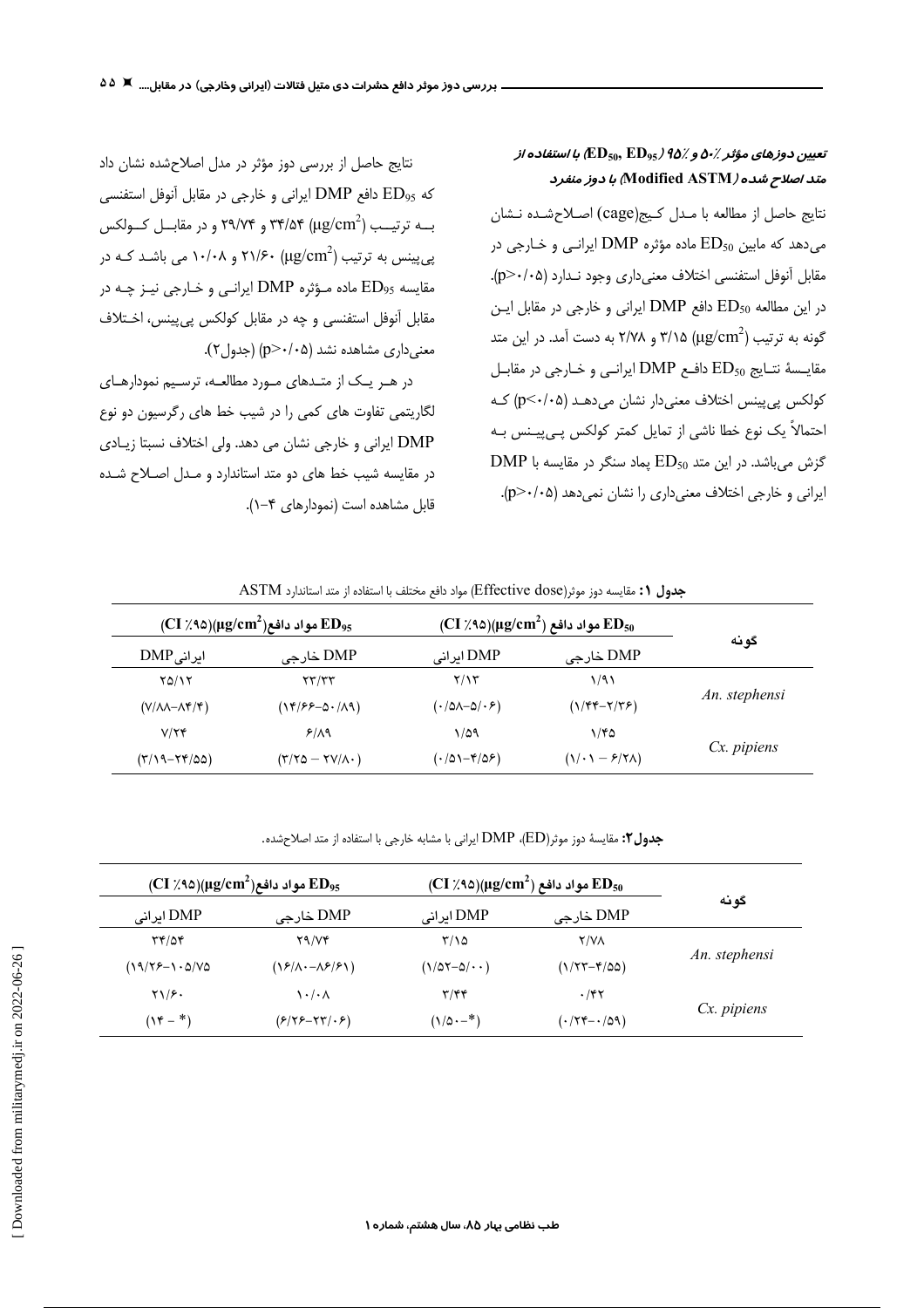

 $(\mu g/cm^2)$  غلظت



 $(\mu g/cm^2)$  غلظت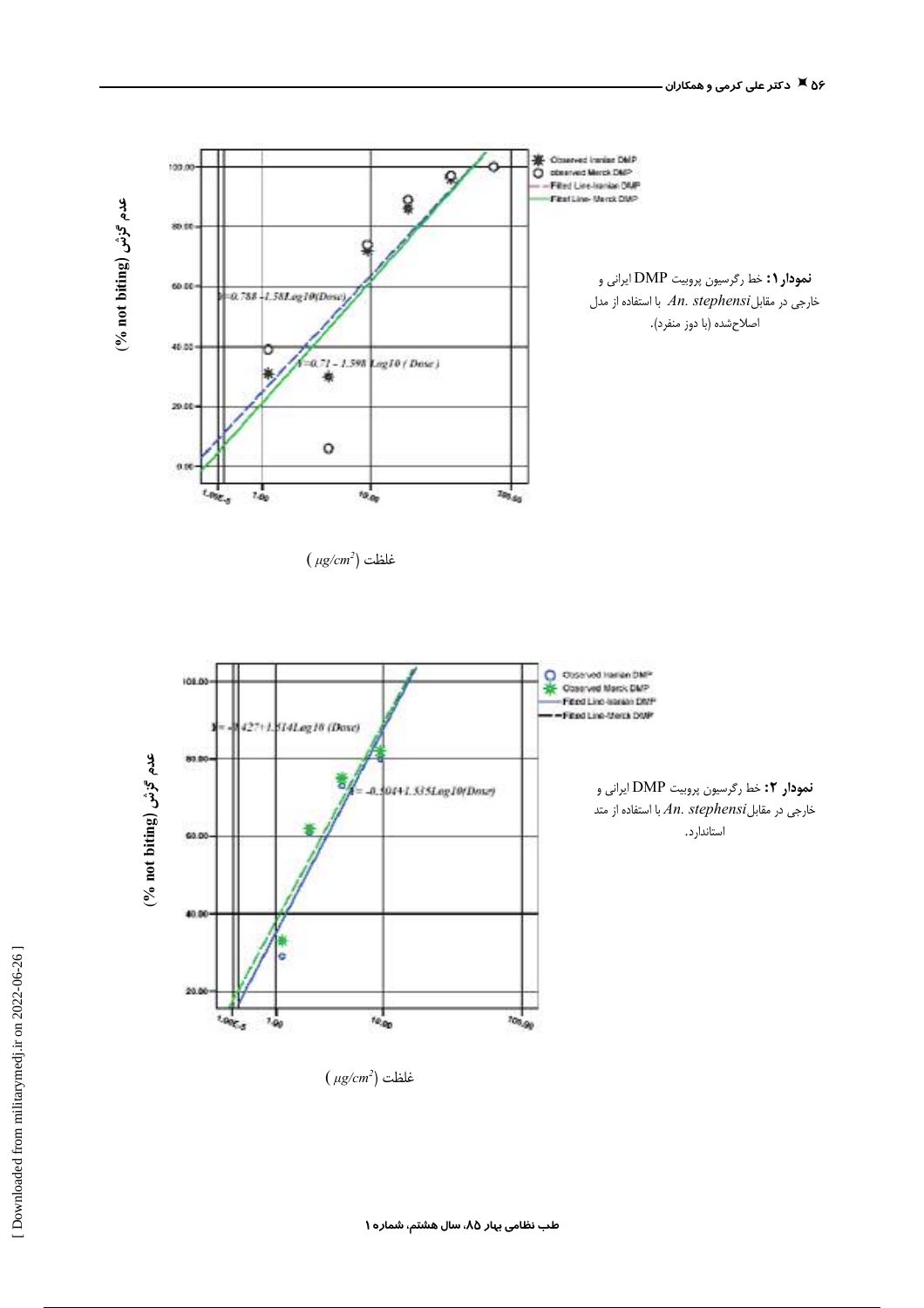

مقایسهٔ دوز مؤثر ( ED) دافع DMP/یرانی با استفاده از متدهای استاندارد و اصلاحشده

نتايج حاصل از برآورد دوز مـؤثر DMP ايرانـي بــا اسـتفاده از دو روش استاندارد و اصلاحشده در مقابل آنوفل استفنسی نشان داد که اختلاف معنیداری در میزان برآورد ED50 و ED55 دو روش

مورد مطالعه وجـود نـدارد (۵-۰/۰^(p>). تنهـا اشـكالي كـه در روش  $ED_{95}$  اصلاح شده پیش می آید، افزایش دامنـه و فاصـله  $ED_{50}$  و می باشد (جدول ۳).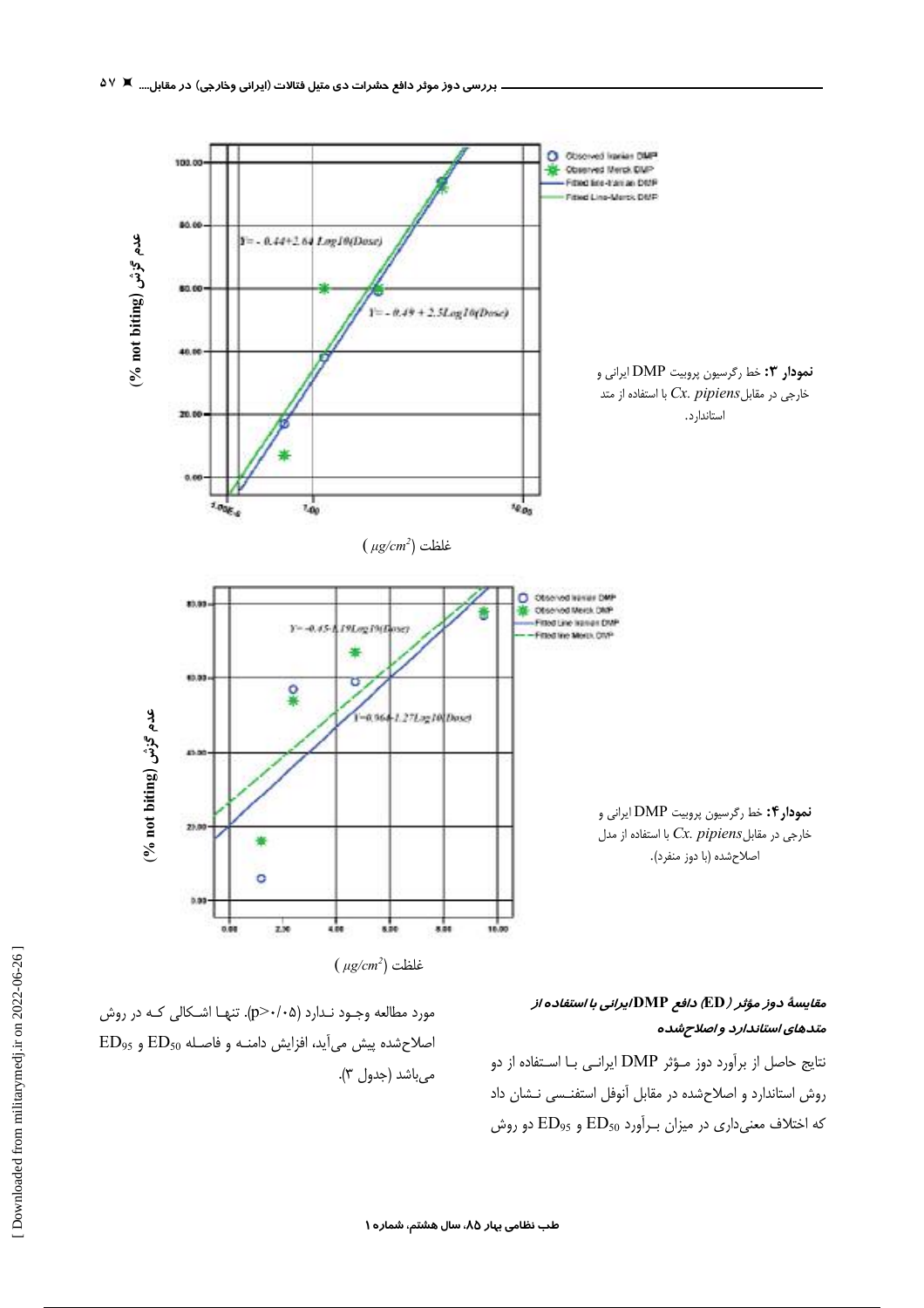| معادله خط                                                                         | $ED_{95}$ (CI 95%)                                                    | $ED_{50}$ (CI 95%)                                        | روشهای تست     |
|-----------------------------------------------------------------------------------|-----------------------------------------------------------------------|-----------------------------------------------------------|----------------|
| $V = -\frac{1}{2} \delta \cdot \mathbf{r} + \frac{1}{2} \delta \mathbf{r} \times$ | $YQ/Y(Y XA-YF/FF)$                                                    | $Y/Y(\cdot/\cdot \Delta A-\Delta/\cdot F)$                | استاندارد ASTM |
| $V = \frac{1}{2} \sqrt{2\lambda}$                                                 | $\Upsilon f/\Delta f(\Upsilon(\Upsilon)-\Upsilon\cdot\Delta/V\Delta)$ | $\tau/\Omega(\frac{1}{\Delta \tau - \Delta/\cdot \cdot})$ | اصلاحشده       |

ج**دول"Y:** مقايسه ميزان برآورد دوز مؤثر (ED) دافع DMP ايراني بر حسب "µg/cm در مقابل *An. stephensi ب*ا استفاده از متدهاى استاندارد و اصلاحشده

#### ىحث

 $\rm DMP$  مقایسه دوزهای مؤثر  $\rm ED_{95}$  و  $\rm ED_{95}$  در  $\rm DMP$  ایرانی با خارجی در مقابل آنوفل استفنسی و کولکس پی پینس نشان داد که اختلاف معنی داری در ماده مـؤثره دو نـوع دافـع وجـود نـدارد. در نتیجه ماده مؤثره دی متیل فتالات سنتزشده در ایران توانایی رقابت و پتانسیل جایگزینی به جای ماده مـؤثره دی متیـل فتـالات ساخت شرکت Merck را دارا میباشـد. برطبـق عقیـده بوشـر و همکاران، دوز مؤثر  $\mathrm{ED}_{50}$  شاخص مناسبی برای مقایسه مواد دافع با یکدیگر می باشد و دوز مؤثر ED95 اغلب برای مقاصد کـاربردی (practical) و تعیین درصد ماده مؤثره دافع در فرم تجاری به کار میرود [۱۷] به همین دلیل در این بخش نیز برای مقایـسه انـواع  $\rm{ED_{50}}$  ریلانت از شاخص  $\rm{ED_{50}}$  استفاده شد. در مطالعهٔ مـا $\rm{ED_{50}}$  مـاده مؤثره DMP ایرانی و خارجی در مقابل آنوفل استفنسی به ترتیب ۲/۱۳ ( $\mu$ ی ۲/۱۳) و ۱/۹۱ برآورد گردید. مطالعه مشابه دیگ زنیـز که از متد استاندارد استفاده کرده، ED50 دافع DMP را در مقابل آنوفـل استفنـسي ^N۰ µg/cm تعيـين نمـوده اسـت [۱۸]. بـه عبارت دیگـر گونـههـای مـورد مطالعـه، فاقـد هـر گونـه تحمـل (Tolerance) نسبت به ماده دافع دى متيل فتالات هستند.

 $ED_{95}$  علاوه بر این مقایسه نتایج حاصل از برآورد ED50 و انواع مواد دورکننده در این بررسی نیز حساس بودن بیشتر کولکس پی پینس را در مقابل مواد دافع در مقایسه با آنوفل استفنسی نشان میدهد. نتایج تحقیقات مشابه نیز ثابت کرده است کـه برخـی از گونههای کولکس همانند Cx. pipiens و نیز گونههایی از آئدس مثل Aedes taeniorhynchus در مقايسه با گونههاى آنوفىل نسبت به مواد دافع حساسیت بیشتری دارند و در میـان پـشههـای

 $A$ n. albimanus آنوفل،  $A$ i حساسیت کمتری نسبت به دور کننـده ها در مقایسه با سایر گونهها دارد [۶۰;۲۰].

علاوه بر تنوعی که در زمینه تکنیکهای تـست (استاندارد، اصلاح شده و ...) و نیز مدل های تست (سوژه انسانی، مدل حیوانی و غشای مصنوعی) وجود دارد، معمولاً از گونههای مختلف حشرات به ویژه پشهها برای تستهـای آزمایـشگاهی مـواد دافـع اسـتفاده میگردد. به دلیل این که تـأثیر دور کننـده هـا، دوز مـؤثر(ED) و میزان دورکنندگی آنها بر روی گونههای مختلف پـشههـا متفـاوت است، نتايج به دستآمده از يك گونـه قابـل تعمـيم و تـسرى (Extrapolating) به گونههای دیگر نمیباشد و برای بررسـی و تعیین ویژگیهای هر ماده دافع در مقابل یک گونه مشخص حتمـاً میبایست از همان گونه در مطالعات آزمایـشگاهی اسـتفاده نمـود [۱۸]. برای مقایسه مواد دورکننده مختلف در آزمایشگاه میتوان از گونههای متفاوت پشهها استفاده نمود. البته می بایست دقت لازم به عمل آید و گونههای مناسب انتخاب شود، چرا کـه رفتـار انـواع پشهها و به ویژه تمایل آنها برای گزش سوژههای انسانی و یا مدل حیوانی در شرایط آزمایشگاهی یکسان نیست. در ایـن مـورد لازم است از گونههایی استفاده نمود که از نظر دانـسیته یـا فـشار گزش(Biting Pressure) بر روی سوژه مطلوب باشند. در ایـن مـورد گونـههـای انـسان دوسـت (Anthropophilic) هماننـد Aedes aegypti برای سوژهٔ انـسانی بـسیار مناسـب مـیباشـد [٢٠]. زمانی که از مدل حیوانی برای تـست مـاده دافـع استفاده میشود، بهتر است از گونههای حیوان دوست (Zoophilic) همانند برخی از آنوفلها اسـتفاده شــود. البتــه ســهولت پــرورش و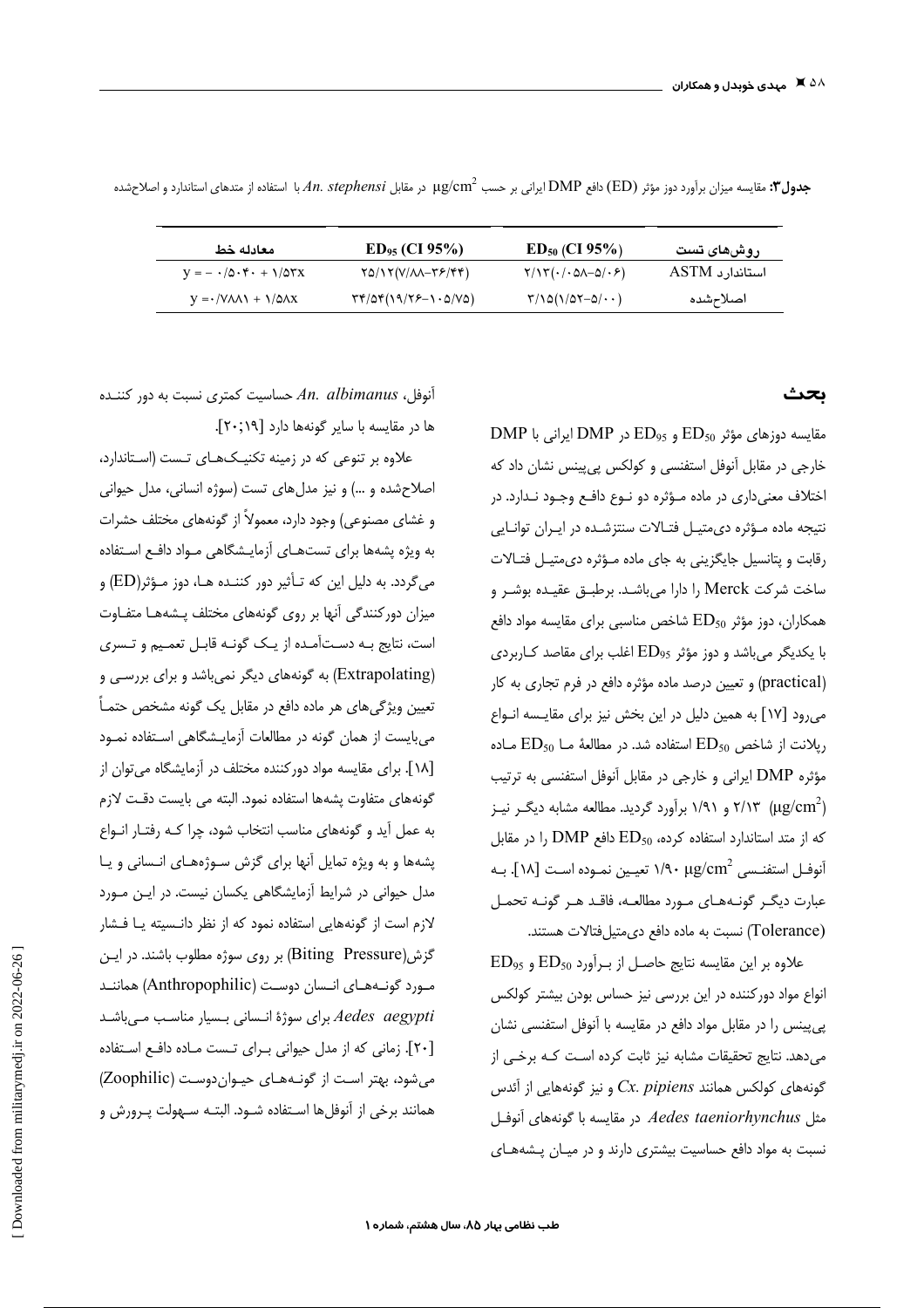دست یابی به گونهها نیز از عوامل مؤثر در انتخاب پشهها محسوب مے ,گر دد.

در بسیاری از تستهای مـواد دورکننـده بـا سـوژه انـسانی از آنوفل استفنسی استفاده مبی شـود [۲۱]. در مطالعـه حاضـر کـه ارزشیابی مواد دورکننده بر روی سوژه انسانی انجـام گرفـت، از دو گونه آنوفل استفنسی و کولکس پی پینس استفاده شد. براساس نتایج به دستآمده در این بررسی نیز آنوفل استفنـسی یـک گونـهٔ بسیار مناسب برای تست ماده دافع در آزمایـشگاه تـشخیص داده شـد، بـه طـوري كـه پـس از تحمـل ١٢ سـاعت گرسـنگي (Starvation) فشار گزش آن به طور متوسط ۲۶/۵ عدد گزش(Probe or Landing) در طـول ۳۰ ثانیـه تعیـین گردیـد (SE= ±٣/۶٩). لازم به ذكر است كه استاندارد فشار گزش پشهها در آزمایشگاه حداقل ۱۰ گزش در ۳۰ ثانیه میباشد [۲۲].

پشههای کولکس به ویژه کولکس پیپینس یک گونـه پرنـده دوست (Ornithophilic) بوده، برای استفاده در تستهای آزمایشگاهی مواد دورکننده مناسب نمیباشد و ممکن است نتـایج نامنظم و غيره يكنواخت (Erratic) و يا حتى پاسخهاى نـامطمئن ارايه دهد (٢٠). در مطالعه ما نيز كار كردن با اين گونه و استفاده از آن برای تستهای آزمایشگاهی بسیار دشوار بود؛ بـه طـوری کـه حتی پس از تحمل ۲۴-۱۲ ساعت گرسنگی هم تمایل چندانی بـه گزش از سوژه انسانی نشان نمیداد و میزان گزش آن (bp) کمتـر از حداقل استاندارد لازم برای تست مواد دور کننده بود. به همین دلیل در بسیاری از موارد برای رسیدن به گزش مطلوب این گونـه را به مدت ۴۸-۳۶ ساعت گرسنه نگه داشتیم تا فشار گزش به حد استاندارد برسد. در برخی موارد نیز در حین آزمایش بدون دلیل بـه یکباره فشار گزش آن افت پیدا می کرد. براساس مشاهدات نگارنده، تمایل ایـن گونـهٔ آزمایـشگاهی بـرای گـزش از داوطلـب انسانی در ساعات خارجی از شبانه روز مثلاً هنگام غروب، افـزایش می یافت. با توجه به همین دلایل، در مطالعه حاضر مقایسه و غربالگری مواد دافع در بیشتر موارد با استفاده از آنوفـل استفنـسی صورت قرار گرفته است.

تجربیات بدستآمده در سایر مطالعات [۲۰] و در مطالعـه حاضر نیز نشان داد که کولکس پی2پینس گونه مناسب برای تـست مواد دورکننده نبوده، دارای خطاهـای ذاتـی (Systemic error) در تست مواد دافع میباشد، لذا پیشنهاد میشود برای غربـالگری و مطالعه مواد دورکننده در آزمایشگاه از پـشه هـای آنوفـل اسـتفاده گر دد.

#### مقایسه مدلهای مختلف تست

پیش تر اشاره شد که متد اسـتاندارد ASTM بـر اسـاس کــاربرد همزمان و تصادفي (راندوم) ۴ غلظت مختلف(Serial dilution) و یک حلال (شاهد) در یک تست میباشد و بر اساس ایـده روش انتخاب آزاد (Free choice) بوشر [۱۷] طراحی شده است. در روش اصلاحشده که در برخی از مطالعات مورد استفاده قرار گرفته است، مدل قفس تست همانند متد استاندارد است با این تفاوت که داخل cage به ۵ خانه مجزا و کاملاً جدا از هم تقـسیم مـی شـود. مقایسه نتایج حاصل از مطالعه ما نشان میدهد که با وجود اینکـه اختلاف معنـیداری در نتـایج دوز مـؤثر ED50 و ED95 دو مـدل استاندارد ASTM و اصلاحشده وجـود نداشـت ولـى دامنـه دوز  $\rm (ED_{50}$  مؤثر (فاصلهٔ  $\rm ED_{95}$  و  $\rm ED_{95}$ ) در مدل اصلاحشده  $\rm (1)$  دوز منفـرد گستردهتر می شود. این وضعیت در مطالعـات سـایرین ِ نیـز قابـل مشاهده است، به طوری که در مدل K&D کـه یـک نـوع مـدل اصلاحشده میباشد نیـز گــستردهشـدن دامنــه دوز مــؤثر (ED) و افزایش فاصله ED<sub>90</sub> و ED<sub>95</sub> مشاهده می شود. در یک مطالعـه دیگـر، دوز مـؤثر سـه نـوع مـاده دافـع DEET، 37220-AI3 و35765-AI3 در مقابـل آنوفـل استفنـسي بـا اسـتفاده از مـدل اصلاح شده K&D برآورد گردیده است. براساس این مطالعـه دوز –۸/۴۴  $\rm ( \mu g/cm^{2})$  سه نوع ریلانت به ترتیب  $\rm ED_{50}\text{-}ED_{95}$  مؤثر ۰/۱۳-۸/۱۶ ۰/۱۲-۱۲۰ و ۳۰/۱۰-۰/۳۹ تعیین گردید [۲۱]. در مطالعه دیگری که این سه نوع دور کننده را در مقابل آنوفل استفنسی ولی با متد استاندارد ASTM بررسی نموده، نتایج حاصل از دوز مـؤثر –۳/۹۰ ، ۱۵۶–۳/۹۹ آن به ترتیب ( $\mu$ ۳/۹۹ ( $\mu$ ۳/۹۹ ) و ED و ED  $_{50}$ ٠/٢٧ و ٢/٥٣-٢/٢٣ برآورد گرديده است [٢٣]. مقايسه مطالعات فوق ضمن تأييد نتايج حاصل از مطالعه ما، نشان مى دهد كه دامنه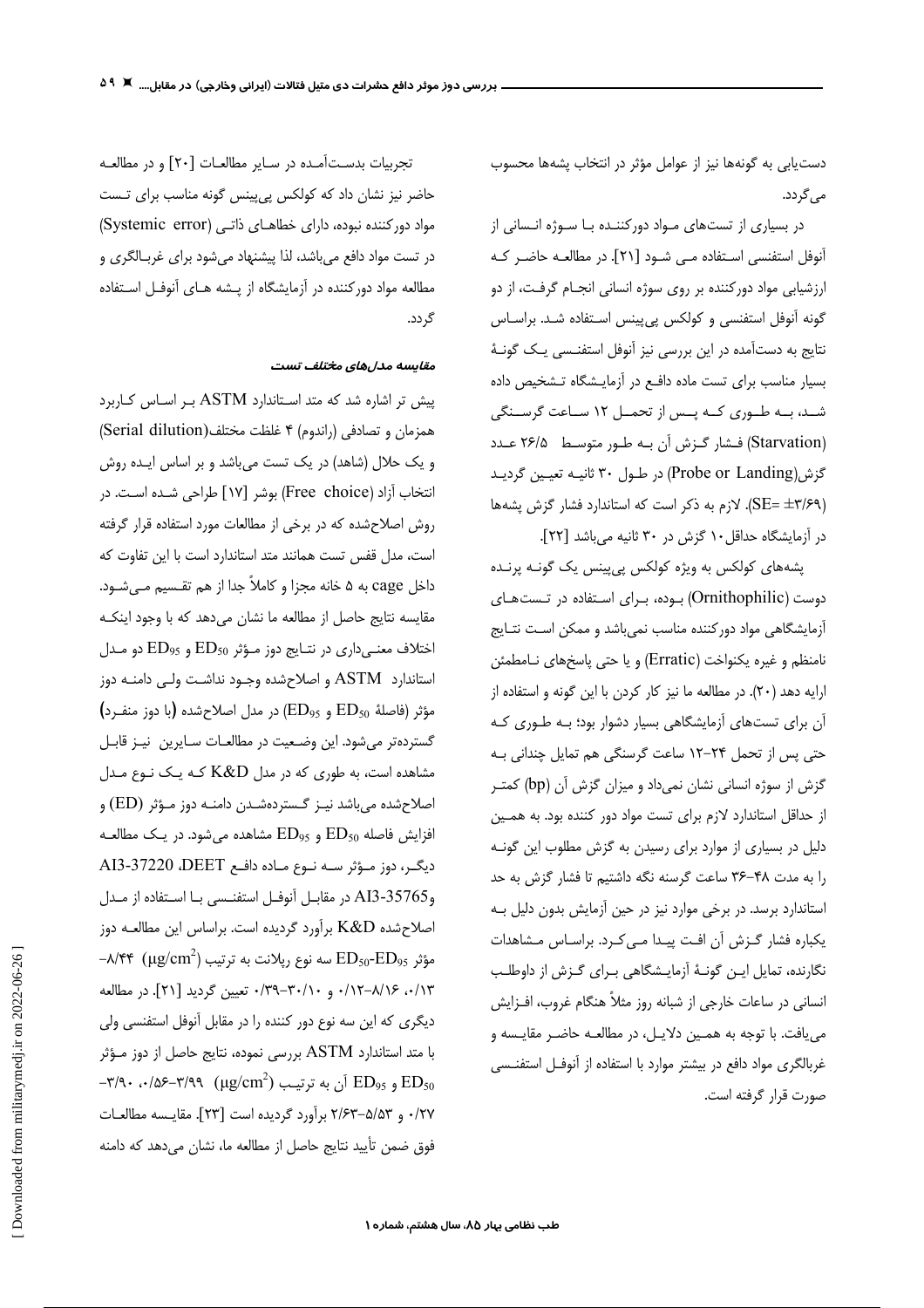در مدل اصلاحشده در مورد هـر سـه دور کننـده E ${\rm D_{50}\text{-}ED_{95}}$ گستردهتر از مدل استاندارد میباشد.

باید متذکر شد که یکی از ایرادهای عمده وارد شده به متد استاندارد ASTM این است که به لحاظ ایـن کـه در ایـن روش چند غلظت از یک ماده دافع به طور همزمان و در کنـار هـم و در یک تست مورد استفاده قرار میگیرد، احتمال تـداخل اثـر در بـین غلظتهای مختلف ماده دور کننـده (Interaction treatment) وجود دارد. در مدل های اصلاح شده (مثل K&D) برای حذف این اثر، قفس های تست را قسمتبندی نمودهاند کـه حـذف کامـل تداخل اثر بخارات دور كننده را سبب مي گردد. ولي بايد يادآوري نمود که بخش استانداردهای متد و مواد سـازمان حفاظـت محـيط زیست (EPA-ASTM) هنوز مدل های اصلاح شده از قبیل مدل K&D را به عنوان یک روش استاندارد نیذیرفته است. براسـاس اتفـاق نظـر و بيانيــه نشــست سـال ٢٠٠٠ ايـن آژانـس در شـهر ویرجینیای آمریکا، در مدل های اصلاح شده نظیر K&D به دلیل قطع كامل ارتباط بين خانههاى قفس تست با يكديگر و با محيط بیرون (Enclose)، منفذی برای خروج بخارات ماده دافع کـه از سطوح آغشته پوست ناشي مي شود، وجود نخواهد داشت، بنـابراين .<br>فضای داخل خانـههـای قفـس اشـباعشـده و باعـث تـشدید اثـر دورکننـدگی (Higher repellency) مـی گـردد [۲۴] و ایـن وضعیت باعث گستردهشدن دامنه دوز مؤثر خواهد شد. در مطالعـه ما این وضعیت با شدت کمتر مشاهده شد، زیرا قفس ساخته شـده از نوع اصلاح شده به طور كامل بى درو (Aerodynamic) نبود و تا حدودی منافذ لازم برای خروج بخارات مادهٔ دور کننده را داشت.

ایراد دیگر مدل اصلاحشده، کـاهش فـضای فعالیـت و پـرواز پشهها در این مدل در مقایسه با مدل استاندارد ASTM میباشد. به طوری که در متد ASTM حجم فضای داخل قفس پلاستیکی است که اگر ۱۵ پشه را برای تست انتخاب کنیم، فضای  $\rm{r} s\cdot cm^3$ فعالیت هـر یـشه  $\,^3$ ۲۴cm خواهـد بـود. در صـورتی کـه در مـدل اصلاح شده که حجم داخل قفس بـه ۵ قـسمت مـساوى تقـسيم می شود، فضای داخل هر خانه ۷۲cm $^3$  خواهد بود کـه معمـولاً در موقع تست تعداد ١٠−۵ عـدد پـشه در داخـل آن قـرار مـي€يـرد.

بنابراین فضای فعالیت هر پشه ۱۴cm<sup>3</sup> میباشد. کاهش فضای .<br>فعالیت پشهها میتواند احتمال تماس آنهـا را بـا سـطح پوسـت در معـرض تــست (۶/۶ cm<sup>2</sup>) افـزایش دهـد و در نتیجـه علـی,رغـم افزایش دوز دافع، گزش ممکن است همچنان وجود داشته باشد. این حالت باعث افزایش دوز مؤثر به ویژه ED95 خواهد شد که در مطالعةً ما نيز اين وضعيت هماننـد سـاير مطالعـات قابـل مـشاهده است.

على رغم تمامي مباحث موجـود، مطالعـات أزمايـشگاهي كـه عمومـاً بـراي تعيـين دوزهـاي مـؤثر ED50 و ED95 انـواع مـواد دورکننـده صـورت مـىگيـرد، اغلـب بـراى مقايـسه و غربـالگرى (Screening) دور کننده های مختلف دارای اعتبـار اسـت و بـه همین دلیل، این غربالگری را هم با متد استاندارد و هم اصلاحشده می توان انجام داد؛ چرا که نسبتهای دوز مؤثر در هر دو نوع متـد حفظ می شود و تفاوتهای نسبی دوز مؤثر انواع دورکننده ها با هر دو نوع متد قابل مشاهده است. البته مطالعات اصلى مىبايـست در فیلد و شرایط کاملاً طبیعی انجام پذیرد و ویژگی هـا و معیارهـای اصـلي يــک دور کننــده در محــيط تعيــين گــردد و مطالعــات آزمايـشگاهي(Cage studies) هـيچگـاه نمـيتوانـد جـايگزين مطالعات صحرايي (Field studies) گردد [٢٢].

در نهایت مطالعهٔ حاضر نشان داد که دی متیل فتالات سـنتز شده در کشور ایران به عنوان یک ماده دور کننده دارای پتانسیل و ویژگیهای لازم برای رقابت با مشابه خـارجی مـیباشـد. عـلاوه براين متد ASTM جهت برآورد ED مناسب تر از مدل هـاي اصلاح شده می باشد. همچنین در مطالعـات آزمایـشگاهی بـرای Cx. pipiens إبرآورد ED استفاده از An. stephensi بهتـر از می باشد و خطای ذاتی کمتری ایجاد می نماید.

## تقدير و تشكر

این مطالعه با حماطت مالی مرکز تحقیقـات بهداشـت نظـامی بـه انجام رسیده است. از مساعدتهای ایـن مرکـز و سـایر بخـشهای دانشگاه علوم پزشکی بقیه الـه و همچنـین کارکنـان انـسکتاریوم دانشگاه علوم پزشــکی تھـران قــدردانی مــیiمــاییم. از داوطلبــین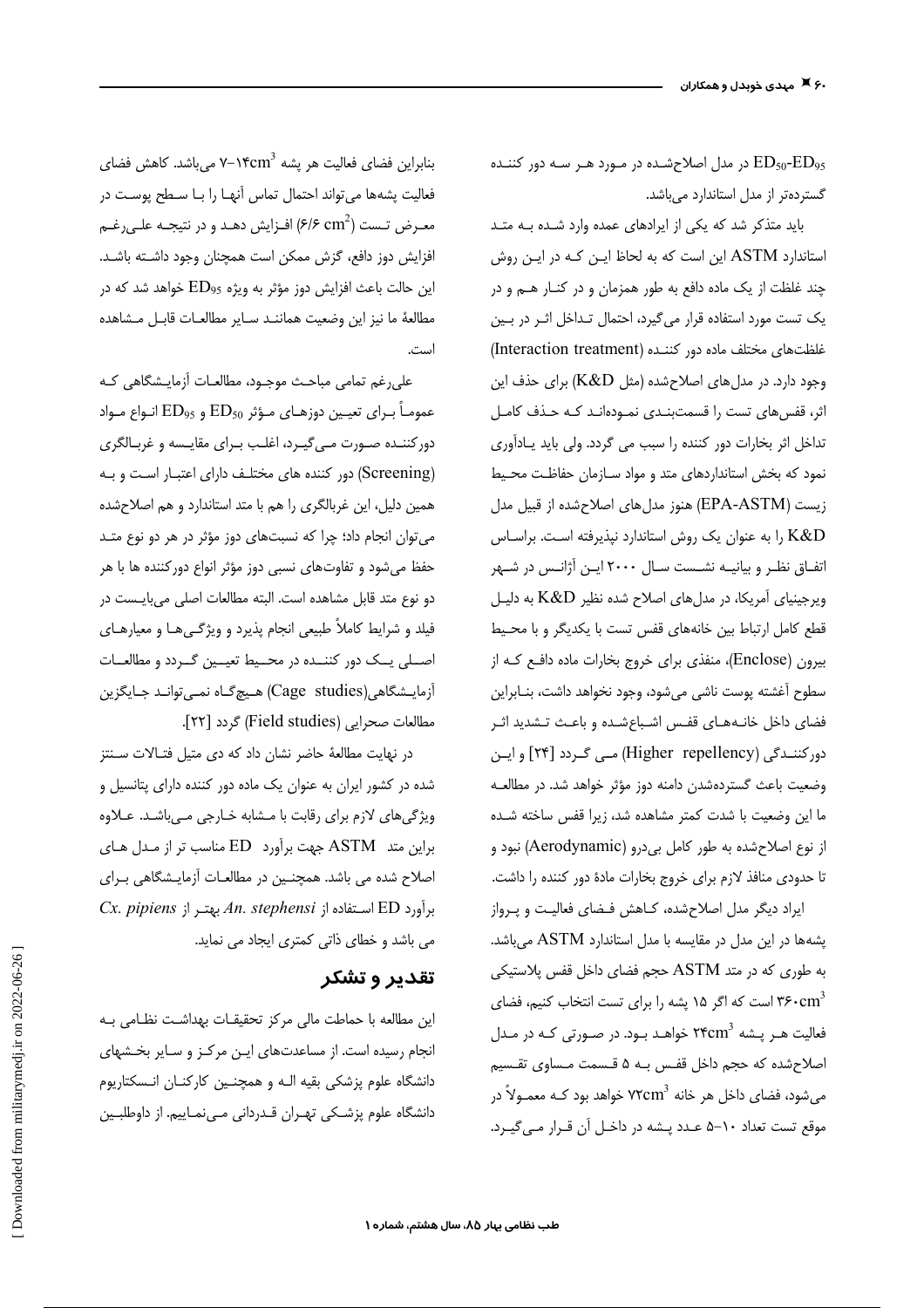شرکت کننده در این مطالعه که بدون همکاری مجدانه ایشان این تحقیق به نتیجه مطلوب نمیرسید؛ صمیمانه سپاسگزاریم.

- **1-** Bernier UR, Furman KD, Kline DL, Allan SA, Barnard DR. Comparison of contact and spatial repellency of catnip oil and N,N-diethyl-3 ethylbenzamide (deet) against mosquitoes. J Med Entomol 2005; 42(3):306-311.
- **2-** Costantini C, Badolo A, Ilboudo-Sanogo E. Field evaluation of the efficacy and persistence of insect repellents DEET, IR3535, and KBR 3023 against Anopheles gambiae complex and other Afrotropical vector mosquitoes. Trans R Soc Trop Med Hyg 2004; 98(11):644-652.
- **3-** Roberts JR, Reigart JR. Does anything beat DEET? Pediatr Ann 2004; 33(7):443-453.
- **4-** Debboun M, Wagman J. In vitro repellency of N,N-diethyl-3-methylbenzamide and N,Ndiethylphenylacetamide analogs against Aedes aegypti and Anopheles stephensi (Diptera: Culicidae). J Med Entomol 2004; 41(3):430-434.
- **5-** Tuetun B, Choochote W, Kanjanapothi D, Rattanachanpichai E, Chaithong U, Chaiwong P et al. Repellent properties of celery, Apium graveolens L., compared with commercial repellents, against mosquitoes under laboratory and field conditions. Trop Med Int Health 2005; 10(11):1190-1198.
- **6-** Trongtokit Y, Rongsriyam Y, Komalamisra N, Apiwathnasorn C. Comparative repellency of 38 essential oils against mosquito bites. Phytother Res 2005; 19(4):303-309.
- **7-** Odalo JO, Omolo MO, Malebo H, Angira J, Njeru PM, Ndiege IO et al. Repellency of essential oils of some plants from the Kenyan coast against Anopheles gambiae. Acta Trop 2005; 95(3):210- 218.
- **8-** Pitasawat B, Choochote W, Tuetun B, Tippawangkosol P, Kanjanapothi D, Jitpakdi A et al. Repellency of aromatic turmeric Curcuma aromatica under laboratory and field conditions. J Vector Ecol 2003; 28(2):234-240.
- **9-** Rajkumar S, Jebanesan A. Oviposition deterrent and skin repellent activities of Solanum trilobatum leaf extract against the malarial vector Anopheles stephensi. J Insect Sci 2005; 5:15.
- **10-** Tawatsin A, Wratten SD, Scott RR, Thavara U, Techadamrongsin Y. Repellency of volatile oils from plants against three mosquito vectors. J Vector Ecol 2001; 26(1):76-82.
- **11-** Das NG, Baruah I, Talukdar PK, Das SC. Evaluation of botanicals as repellents against mosquitoes. J Vector Borne Dis 2003; 40(1-2):49-
- 12- Kalyanasundaram M, Srinivasan R, Subramanian S, Panicker KN. Relative potency of DEPA as a repellent against the sandfly Phlebotomus papatasi. Med Vet Entomol 1994; 8(1):68-70.
- **13-** Vartak PH, Tunqikar VB, Sharma RN. Comparative repellent properties of certain chemicals against mosquitoes, house flies and cockroaches using modified techniques. J Commun Dis 1994; 26(3): 156-30.
- **14-** Travis BV, Morton FA. Treatment of clothing for protection against mosquitoes. Proc New Jersey Mosq Exterm Assoc 1946; 33<sup>rd</sup>:65-69.
- **15-** Smith CN, Cole MM, Loys GW, Selhime A. Mosquito repellent mixtures. J Econ Entomol 1952; 45(5):805-809.
- **16-** Schreck CE. Techniques for the evaluation of insect repellents: a critical review. Annu Rev Entomol 1977; 22:101-119.
- **17-** Buescher MD, Rutledge LC, Wirtz RA, Glackin KB, Moussa MA. Laboratory tests of repellents against Lutzomyia longipalpis (Diptera: Psychodidae). J Med Entomol 1982; 19(2):176-180.
- **18-** Robert LL, Hallam JA, Seeley DC, Roberts LW, Wirtz RA. Comparative sensitivity of four Anopheles (Diptera: Culicidae) to five repellents. J Med Entomol 1991; 28(3):417-420.
- **19-** Rutledge LC, Collister DM, Meixsell VE, Eisenberg GH. Comparative sensitivity of representative mosquitoes (Diptera: Culicidae) to repellents. J Med Entomol 1983; 20(5):506-510.
- **20-** Barnard DR. Repellency of essential oils to mosquitoes (Diptera: Culicidae). J Med Entomol 1999; 36(5):625-629.
- **21-** Klun JA, Debboun M. A new module for quantitative evaluation of repellent efficacy using human subjects. J Med Entomol 2000; 37(1):177- 181.
- **22-** Environmental protection Agency. EPA. Product performance test guidelines: OPPTS810. 3700, Insect repellents for human skin and outdoor premises. 1999; No: 712-C: 99-369.
- **23-** Coleman RE, Richards AL, Magnon GJ, Maxwell CS, Debboun M, Klein TA et al. Laboratory and field trials of four repellents with Culex